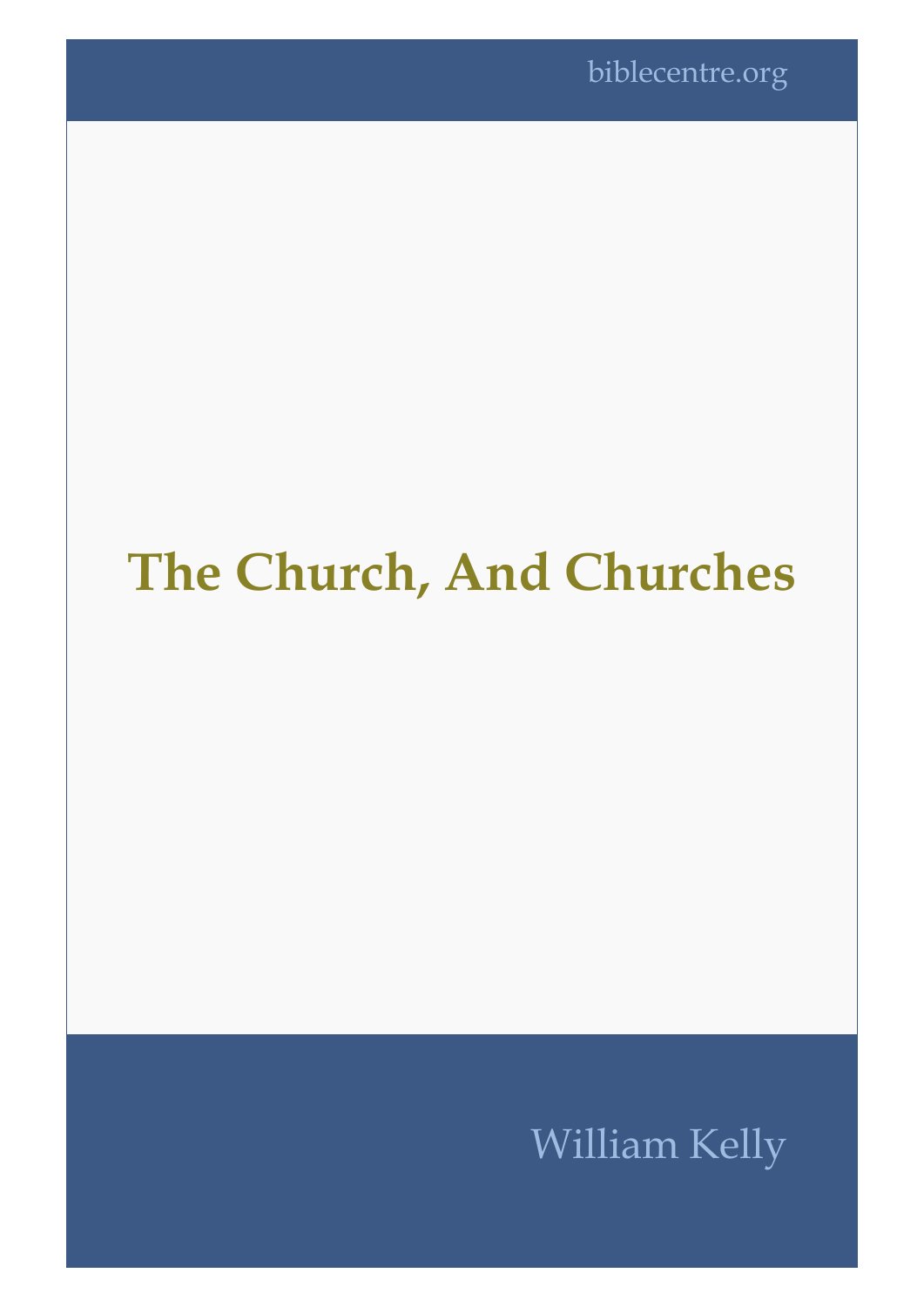## **The Church, And Churches**

A tract has been sent me of a departed Christian (A. J. Holiday), which it is far from my wish to criticise. As I told his friends who desired a judgment, though I should greatly prefer their judging his doctrine by God's word, I do not refuse to help as far as I am enabled.

Two points in particular seem to be the great aim: the necessity for the Christian, the member of Christ's body, to join himself to *a* company of disciples, a local assembly or church; and the oversight of elders as the necessary means of the due keeping of the flock.

No sober Christian doubts that in no long time after Pentecost there were local assemblies, not only in Judea and Galilee and Samaria, but among the Gentiles east and west, north and south. And the members of Christ from one local assembly were received in any other, only their identification needing letters commendatory. But all was grounded on their accredited relation to Christ as of His body. This was the foundation on which they originally had their place. Their brethren received them, because there was adequate testimony to their consciences and hearts that the Lord had been adding them together (ejpi; to; aujto;) (Acts 2: 47). He was building up His church; and these were living stones, members of the one body, even if the phrase "the church" only first occurs in Acts 5: 11. None did then pretend to any other membership. Others too bowed to Him only, even when all the twelve were there to rule with apostolic authority.

There are two divinely appointed symbols, which mark, one the individual Christian, the other the fellowship of the body the Church as in due time was clearly explained in 1 Cor. 10.

Both necessarily take place locally; but both are based on Christ the Lord. The baptism is not to the local representative but to Christ the Lord; and if we seek the details of the formula, "unto the name of the Father, and of the Son, and of the Holy Spirit." Just so with the church symbol; it is the communion of the body of Christ, not of any local body, though observed locally; "because we, the many, are one loaf, one body; for we, the whole of us, partake of the one loaf." There is no word or thought here or in any other scriptures to countenance a local source. The word of God speaks of no membership save of Christ's own body; just as not a word admits of any Headship of the church but His exclusively. The same act of divine grace which makes us members of Christ makes us also members one of another. Any other membership is human tradition, which, as the Lord taught and we may readily verify, never fails to make void the word, though men may think it a good, wise, and needed supplement.

Membership of *a* church is the vast error of Christendom. Rome, I presume, was mother of it, as of so much else incompatible with the truth of the church as God has revealed, though its Greek rival was no less keen for the same special membership: a thing totally unknown to the apostolic day when all the Christians on earth enjoyed but one communion. Hence when the apostle would correct local evils in one place, he wrote "to the church of God that is in Corinth, sanctified [ones] in Christ Jesus, saints called [or, by call], with all that in every place call on the name of our Lord Jesus Christ, both theirs and ours:" a remarkable and emphatic guard against the principle of ecclesiastical independency. With this agree his words against schisms in 1 Cor. 1; "everywhere in every assembly," 1 Cor. 4; his call to judge those "within" (not *a* but *the* church), as the "without" was everywhere also; his words "thus I ordain in all the assemblies" in 1 Cor. 7. Compare also 1 Cor. 14: 33-37.

The Reformation, though a blessed work for delivering from Rome's servitude, and giving back the Bible in our mother-tongue frankly, in no due way attested the church, but fell back on the State to resist the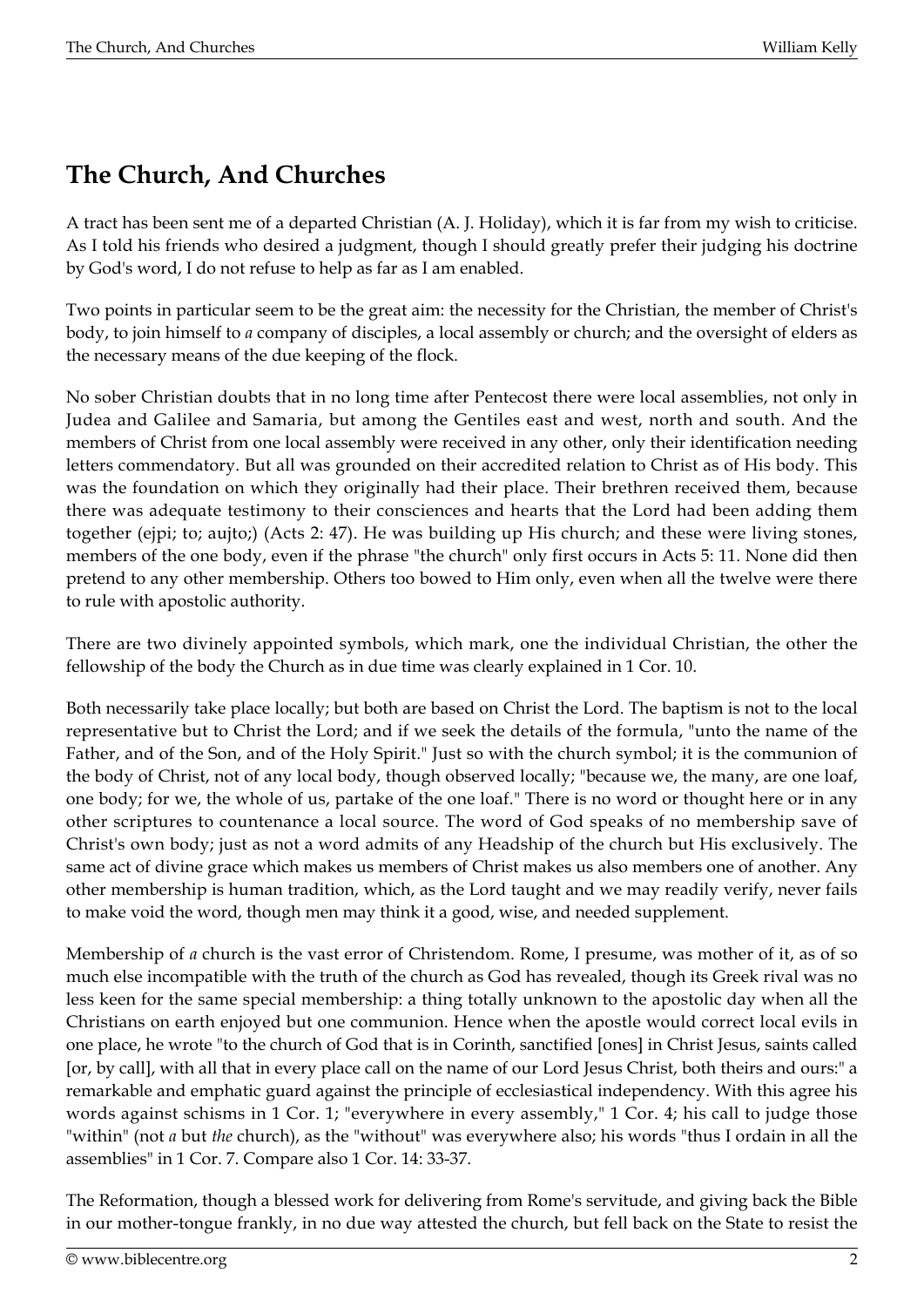Papacy, and Babylon the corruption of the church, and the denial of its Head. As this was clearly unscriptural, the system of accredited sects followed to our day, the ignoring and negation of the one body on earth united to its heavenly Head by the Spirit's baptism (1 Cor. 12: 13)

So also the apostle teaches in the same chapter that there are distinctions of operations, but the same God that operates all things in all; that to each the manifestation of the Spirit is given for profit, and that whatever the different kinds, the one and the same Spirit operates all these, dividing to each in particular as He pleases. "For even as the body is one and hath many members, but all the members of the body, being many, are one body, so also is the Christ. For also in the power of [or by] one Spirit *we* all were baptised into one body, whether Jews or Greeks, whether bond or free, and were all given to drink of one Spirit." People talk of Christ's mystical body where the scripture account does not apply to present practice. But it is plain as words can make it, that here is given the principle and way of the Spirit's action in the body on earth, not for heaven or a future time. Only unbelief can argue that it is obsolete, and not obligatory so far as God deigns to give power in the present scattered state of the saints so lacking in faith, undevoted, and worldly-minded. Further, we are told that as the case is, "God set the members each one of them in the body even as it pleased Him," surely not in a mere local body but rather in the body as a whole. Ver. 27 in no way weakens this truth, but applies it to the Corinthian saints as its local representative, to enforce their responsibility according to privilege, the very reverse of claiming independency. Again, he says, "God set certain in the church, firstly apostles, secondly prophets, thirdly teachers, then powers" [or miracles], etc., putting lower down what carnal levity at Corinth raised to the highest. But without doubt all this energy of the Spirit was in the church now and here; and there remains in divine faithfulness all that is for His glory and our need in the day when the church was stripped of her ornaments.

Eph. 4 gives us the selfsame principle, not as a contrast of the one Spirit with the many instruments of Satan's evil work, but in view of Christ's glory on high and love to His body the church on earth. There too apostles and prophets share the first and the second rank; but we have also the evangelists to gather to Christ out of the world, and the pastors (or, shepherds) and teachers to tend and instruct the saints for their perfecting, unto ministerial work, unto edifying of His body. This was on earth, though for heaven where such working never was nor will be, but in His body here; and it was then the body visible, as the saints were responsible to continue. If it too soon became invisible, it was the church's sin in departure from its place as Christ's one body, its privileges, worship, walk, and ways in general, through unfaithfulness to God.

Is, or is not, the church responsible by grace to maintain this position, not merely "endeavouring" but giving diligence to keep the unity of the Spirit? Internal divisions (scivsmata) practically opposed and misrepresented that unity; "sects" (aiJrevsei") or external splits of self-will were its open denial in principle. If we believe in the one body of Christ as the spiritual fact on the earth, we are bound to judge its anomalous state since the apostles departed, as an ever-increasing offence against grace and truth, judging as the Head does by the word, and humbling ourselves. So holy Daniel did for the similar departure of Israel, instead of pleading God's providence and excusing the change. If we are taught by God of the church's unity on earth, bound up with Christ's love and honour, the present ruin is felt as deep shame and sorrow; and all the more, because of the Holy Spirit sent forth, not only to form but to sustain this divine unity in the saints, as He surely would, if they had not allowed the flesh and the world to darken and turn aside and set up other unities incompatible with that of the Spirit, which can only be in faith, love, and holiness according to God's word.

Now one of the first, and widest, subtlest and most permanent contributing causes is the assertion of a local church membership, or of the largest possible federation of churches, in opposition to the only membership known to scripture, the membership of Christ by the gift and sealing of the Holy Spirit. For it is not the new birth or faith in Christ (however essential preliminarily) which constitutes one a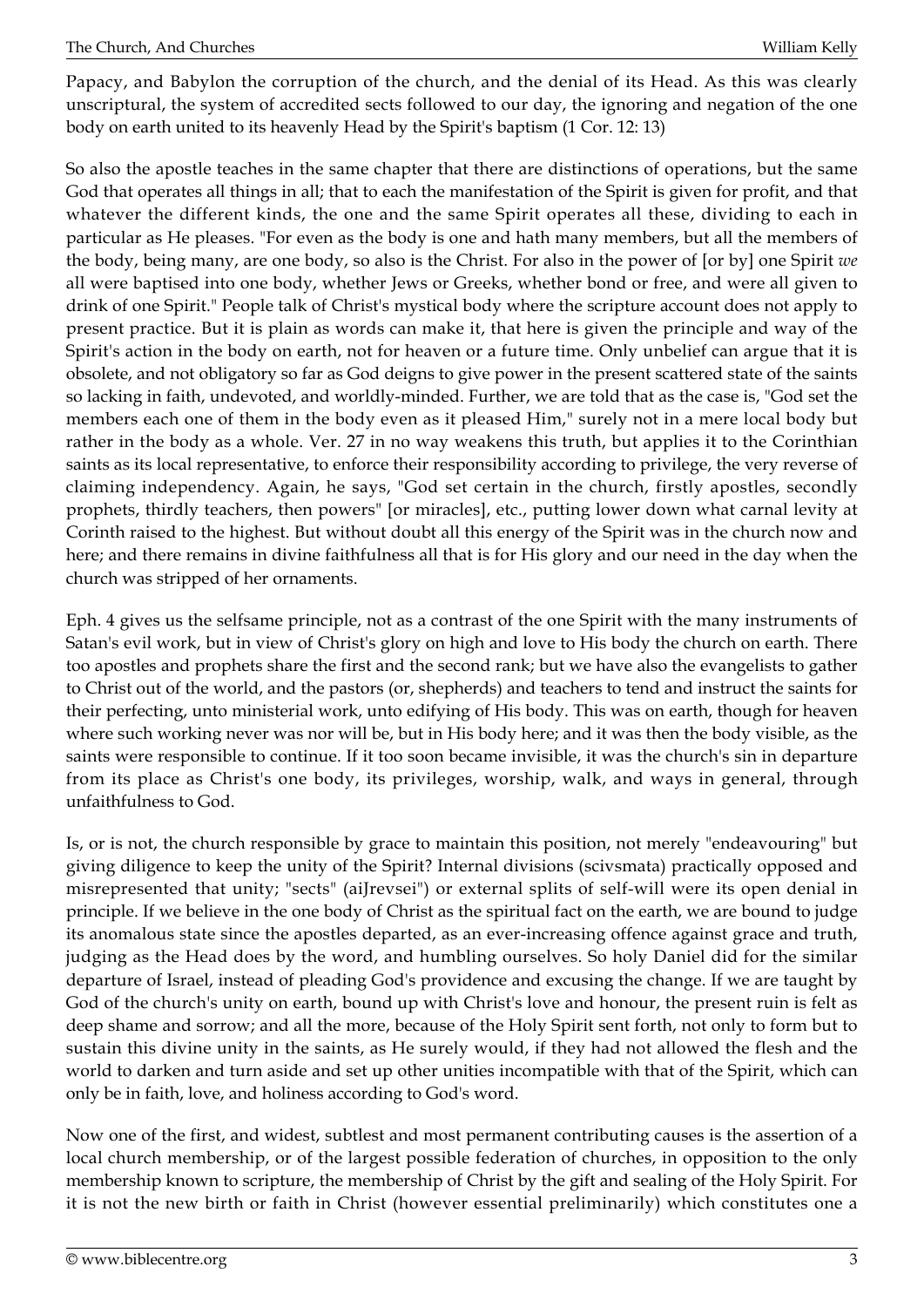member of His body, but the gift of the Spirit. Compare Acts 1: 4, 5; Acts 2: 38; Acts 11: 16, 17; 1 Cor. 12: 13. At Pentecost it began; and so according to scripture the Spirit abides, as for other ends, to effectuate the one body of Christ now on earth, not a mere mystical union on high, any more than membership of *a* church on earth. If the unity had been mystical only, the scattered children of God needed not to be gathered together into one. It was to be here and now since Pentecost, not for heaven only where was no difficulty or danger, "a unity" as the tract says "which none can ever break." Here it was to be as a testimony "that the world might *believe"* (John 17: 21), excluding Augustine's invention of an invisible church, though it will only be "perfected into one" in the day of displayed glory "that the world may *know*" (vers. 22, 23).

Of this unity, whether of God's family as with John, or of Christ's body as with Paul, the Christian forms part. The Lord adds each to the church; and the church is bound to His act when ascertained suitably; but there was no thought of the believer being brought into its assembly "by his own act and the act of the assembly also." It was an act of God's supreme grace, above man's acts, though faith owned it in all concerned. A supplemental or sectional member is not only unscriptural but anti-scriptural, the parent error of no end of errors, and leading ultimately to congregationalism or independent churches, the antitheses of God's church here as Christ's one body.

On the other hand, the remedy of professing to be *the* church of God now, in the departed and broken state of Christendom is in principle as bad as the disease, a mere and false pretension. For in fact the members are here, there, and anywhere. Yea even if all the Christians in a given place were to reassemble, they would belie the truth in claiming to be "the" church of God, while there is scattering over all the earth. But they are bound to give up every false unity, yet through mercy free to meet on the one divine principle, gathered to Christ's name its ever true centre, and having Him in their midst, were they but two or three, as the Lord anticipated in Matt. 18: 20, and the Holy Spirit enjoins in 2 Tim. 2: 19-22. It is the resource for those faithful to the Lord in the difficult times of last days.

Let us see the effect of this membership of *a* church, not in the Babel of sects great and small, but upon one so earnest and confident of his fidelity to scripture as Mr. H., shared by his associates now as from their beginning. "Joining oneself to a company of disciples called a church" is unknown to God's word, and purely human. He connects responsibility with this false membership, because man has to do with it, instead of the far deeper responsibility of our relationship to God and His Son, all the more as it was sovereign grace in its highest form. Now it is vain to talk about grace, if we offend against immutable morality. But even if fairly right here, scripture insists on what is due from us according to the grace given and our new relationship both as Christians and in the church of God as a whole. Nothing is more ruinous than to overlook or enfeeble our responsibility in this large and lofty respect, because the privileges are so transcendent.

Take his treatment of Matt. 18 (pp. 10-12). The action is in a local assembly, but it, if done in obedience, is not a binding or loosing there only: heaven itself sanctions this issue. Could any thought or word lift it more above mere locality? Yet the utmost violence is offered to dislocate the context in ver. 19 into a parenthesis, instead of the plain and sure fact that the Lord welds together, not only discipline but prayer, under the comprehensive assurance of His presence in the midst of but "two or three" *if* gathered together unto His name. The prayer of the agreeing has this invaluable privilege as truly as the rest, but even this is frittered away into individuality. When he says that "two of you" is the same word (or, construction) as in 7: 9, and can only be fully expressed by "from among," he is directly opposed to the truth; for this depends on ejk in the earlier chapter, which is wholly wanting in the later text. Either he did not consult the Greek Testament or he was quite ignorant of the language. Certainly the statement is inexcusably wrong.

In 1 Cor. 12: 27 "body of Christ" means Christ's body representatively, but not separately from the church, just answering to the opening words of chap 1 and demolishing the error of an independent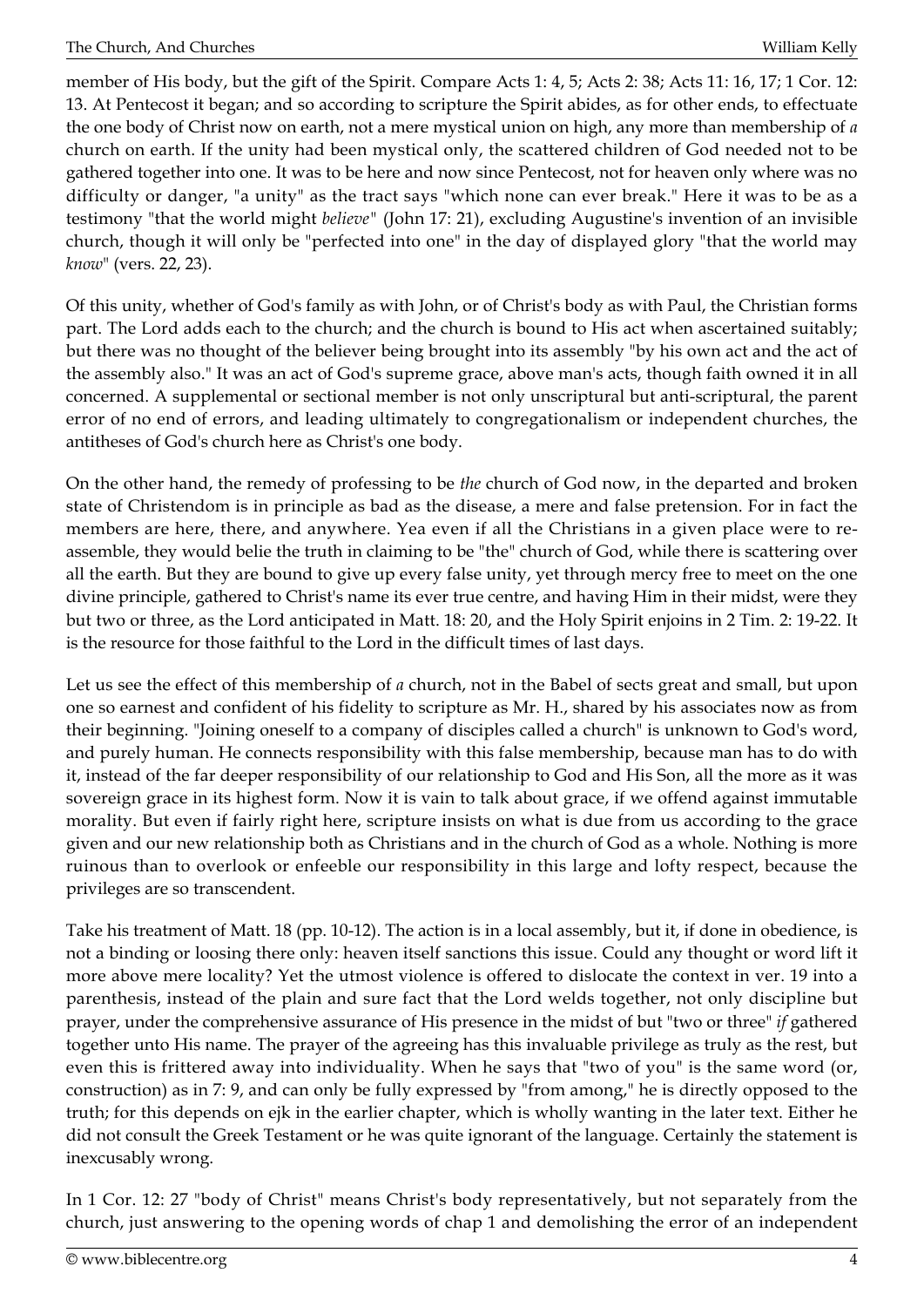assembly (p. 13).

The true rendering in Acts 20: 28 is also important, not "over which" but "wherein" or "in which," a quite different sense.

A perversion of the true text in Acts 9: 31 (p. 32) is due to the impossibility of squaring a local church membership with scripture, "the church throughout all Judea, and Galilee, and Samaria." This he makes out to be "the Church of Jerusalem!" preserving its local character even when scattered far away. But it is also quite an error that joining himself to the disciples in Jerusalem was Saul's wish to "join a church." They did not yet know that he was "a disciple." It was simply that Barnabas removed a false impression.

The church was God's organisation and prevailed everywhere in apostolic days. Churches afterwards organised in opposition to Him and to each other. Those who cleave to God's way eschew man's, instead of "forming a federation," as with some who do not believe in the one body here below, any departure from which *is* independency.

It is true however that the anomalous state of Christ's members leads too often to anomalies of expression. The welcome, as things are, of a godly believer to partake of the Lord's Supper (the special sign of church fellowship) involves the discipline proper to God's house, and should not be extended to any who opposed the teaching or fellowship of the apostles, simple as it was at Pentecost, or the prayers. The rules afterwards added, when faith was no longer living in the Holy Spirit's presence and free action in the assembly, and in ministry, were as unknown as joining *a* church. Further, it is quite true that "putting out" in scripture means removing the wicked person not only from the Lord's Table or Supper but "from among yourselves," and this because they were Christ's representatively, and valid as done in His name, wherever the church existed.

The last of these wrestings of scripture at which we look, flowing from the error of reception into *a* church, is the misuse of 1 Tim. 3: 14, 15 (pp. 46, 47). It seems incredible that any simple-hearted Christian could construe such words of the apostle into the narrow circle of a local assembly. The absence of the article on which he relies in no way warrants such an inference, but is required being a predicate, though applied to the church wherever it may be. No one questions that every true assembly represents it locally. But here the church is viewed in its unity as a whole, and the exhortation applies to Ephesus no more than to any other place, subject to and witnessing the revelation of God. Narrowing such words to a local assembly is the natural result of being carried away by a human idea which has no countenance in scripture, and is occupied with its own little sphere, instead of reading our obligations in all the light and height and breadth of God's mind.

But we must also point out the effect of the same system as to Elders or overseers. Now the apostles had a function of authority specially attached to their position as we can see in both the Acts and the Epistles. They could locally appoint, not only deacons for outward service, but elders in a particular church or city. See Acts 6: 3, Acts 14: 23. They were competent to act indirectly by a delegate, where they could not themselves go, as we see in Titus 1: 5. Never was this left to the church; nor could any one undertake the task save as definitely prescribed by an apostle. Hence the marked difference between "the gifts" for exercise in the body of Christ, wherever it might be, and those local charges, which required to be established by an apostle or his delegates for the occasion. As neither did or could go everywhere, scripture provides an invaluable resource for days in which we have neither apostle nor his definitely commissioned delegate; Rom. 12: 8, 9; 1 Cor. 16: 15, 16; 1 Thess. 5: 12, 13; Heb. 13: 17. These were not said to be elders; but they were important men who had qualities fitting for eldership; and they were to be obeyed, and highly esteemed for their work's sake. This fully applies when there exists not the legitimate authority to nominate officially, as soon and now.

But unbelief is perverse, and calls for elders when their full title fails, while it dishonours gifts which the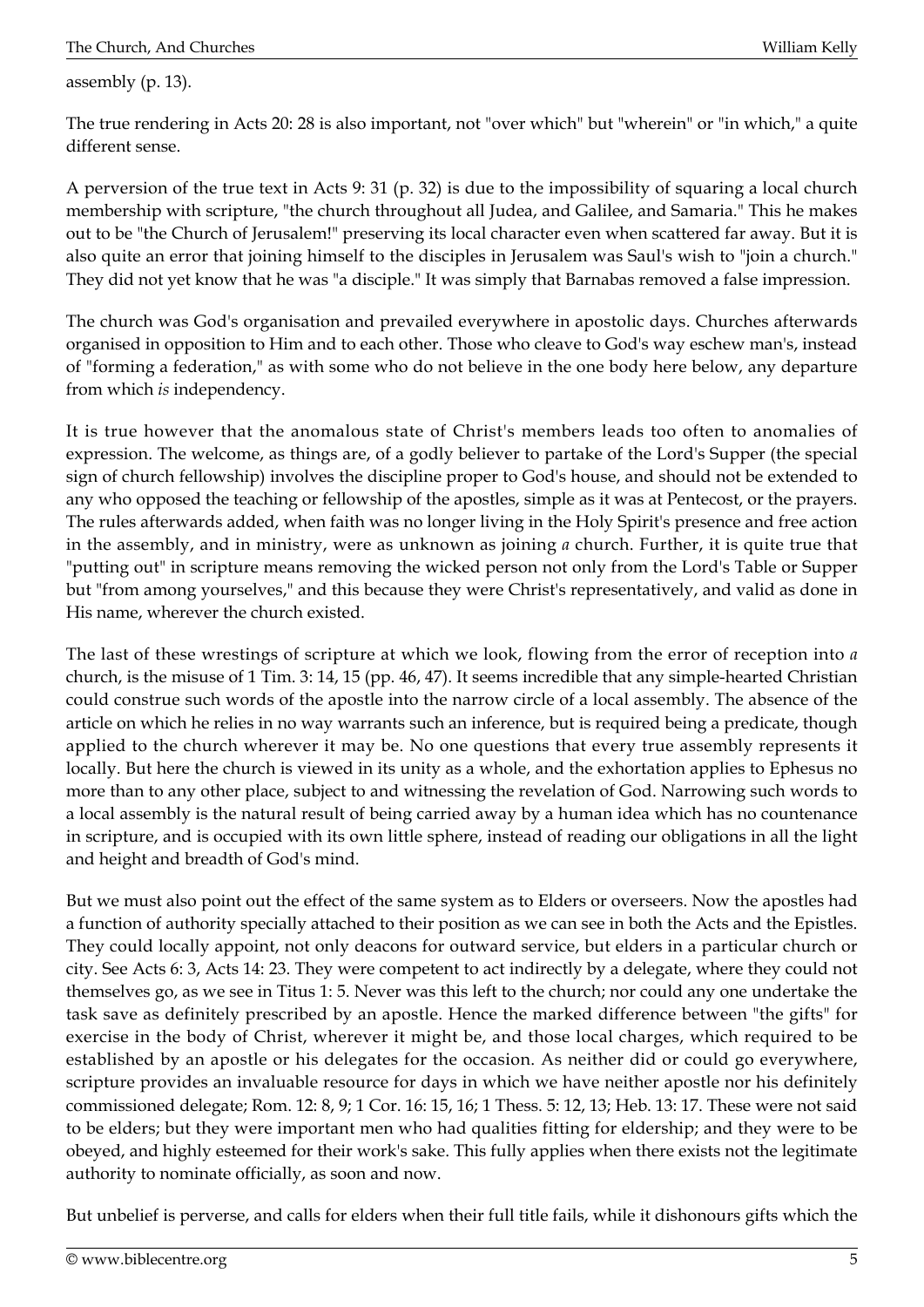grace of the Lord does not fail to give. All true ministry is the exercise of gift. But as the truth of the church's unity on earth is no less lost and denied, we cannot wonder that so it is as to both gifts and elders. Mr. H. assumes eldership like the rest of Christendom where all is confusion, with the utmost pretension of being rich and having need of nothing, where it is wrecked as a living witness even of grace and truth, as well as of unity and order, as He set it up. Nor could any Christian show his lack of discernment more than this tract exposes in p. 7, that while most believers of intelligence know what the church, Christ's body, means, there seems to be the utmost confusion in regard to "the churches"! The reason why Christians are wrong as to the churches is because they and Mr. H. are utterly wrong as to the church, and make it compatible with independent churches. No doubt he is right enough in pointing out the spuriousness of the denominational language, as indicating ignorance of both the church and the churches; but he never suspects his own errors. None that holds the church doubts of local churches. It is a necessity for men living, but only a circumstantial necessity. But the essential truth lies in "the" church. One is welcomed locally as being of God's church. Its unity was manifested wherever saints were gathered to Christ's name. It was a true church as truly representing the Church. "But now God set the members each one in the body." No such thing is said of a local church.

No possible terms could more subvert the truth of the church than those Mr. H. employs in p. 7 "They had joined themselves to a company of disciples, called a church, and that church had received them to form part of itself. They had not made themselves a part of the whole church of God. God had done that when He saved them. Neither had the whole church of God received them; but the church that they had joined themselves to had received them, and all the privileges and responsibilities of that God-ordained fellowship became theirs."

This is at bottom the general error of Christendom, not only of the larger corporations of Romanists and Greeks, but of Presbyterians, Congregationalists (Independents and Baptists), and Methodists. One joins a company called a church, to form part of itself. But this is wholly unknown to scripture, which knows nothing of a local church membership, but solely of the church, Christ's body. By receiving the gift of the Holy Spirit, sealing us as believers in the gospel of salvation, we become members of Christ and one of another, members of the one body. Romanism had darkened all the truth; and the Reformation was no recovery of the church, but of the Bible to learn how to be justified, and to escape the yoke of a human priesthood and perverted ordinances. Afterwards, not only bad men broke more freely into delusions, but good men into ever increasing denominations of their own members, their own doctrines, alas! too, of their own politics.

What we have learnt from God is that we ought to feel deeply the church's ruin as God's witness, shattered as it is, and in every way in departure from God's mind, glorying in man instead of being in the dust as to ourselves. The truth of the church taught of God would have kept us from the least pretension to set the church up again, or to imitate what the apostles alone did. But if we have sought to humble ourselves as having taken part ignorantly in this scene of ruin and owning our responsibility before God for the dishonour of His name, we have found that His word provides for this very state of disorder, as for instance in 2 Tim. 2, 3, 4. When leaven is allowed and covered up, when evil, doctrinal or practical, is sanctioned under the Lord's name, and scripture is perverted to excuse error, what is to be done?

God did not leave it to the saint's heart and conscience only, He revealed His own remedy. If after all godly effort to purge it is vain, I must at all cost purge myself out. Thus He arms the soul which might have trembled under fear of schism, or charge of pride, or of despising the excellent. But the Lord is nearer and far more than all, and the word is, "Let every one that nameth the Lord's name depart from iniquity." Now if assured that I am bound up as I am with irremediable iniquity, am I not to obey? It is all the worse if it be in the house of God: why it should be thus bound, and why saints are not troubled by it, one can leave to the Lord who knows them that are His; but I cannot shirk my own obligation in